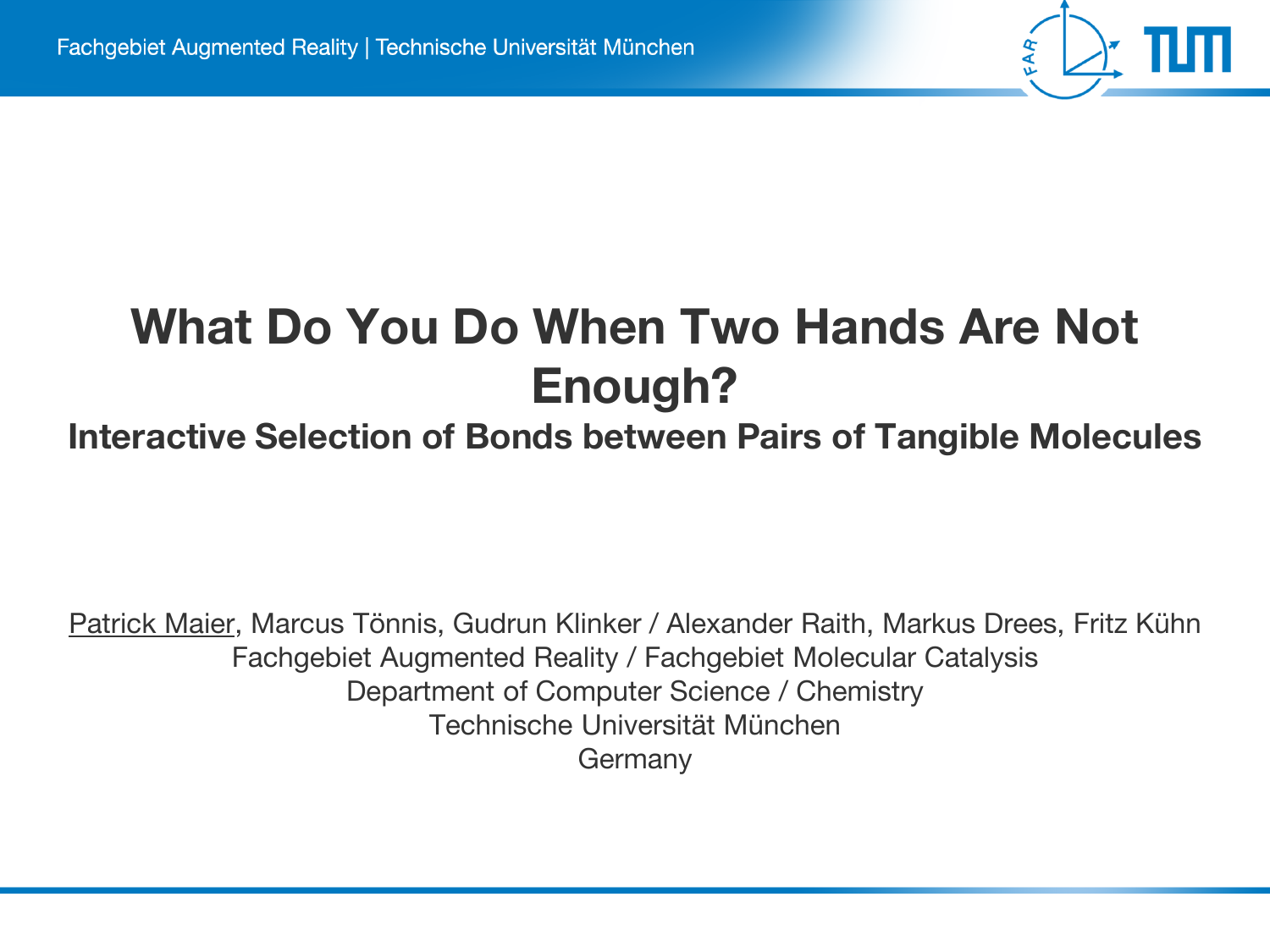#### **Overview**

- 1. Project "Tangible Chemical Reactions"
- 2. Problems with Two Handed Interactions
- 3. Problem in Selecting with Controlled Objects
	- Proximity Based Selection
	- Shake Based Selection
- 4. Evaluation and User Study

FAR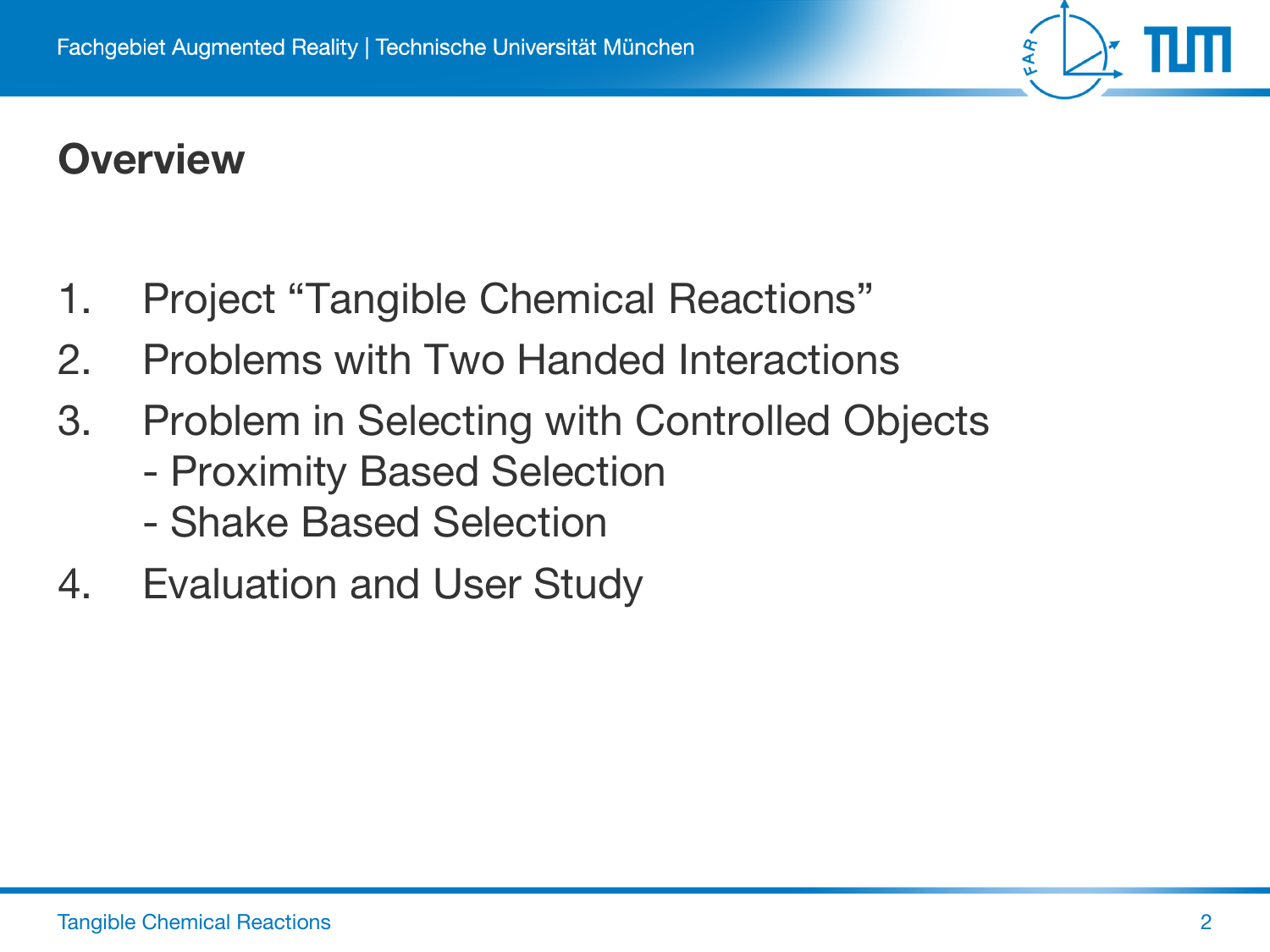

#### **Project "Tangible Chemical Reactions"**

- Intention:
	- Help chemists in designing catalysts
	- Help students in learning/understanding chemistry
- Methods:
	- Visualize and control models of molecules in 3D
	- Show the dynamic behavior of the molecules
- Desired results:
	- Speed up the process of designing new molecules
	- Help to improve the understanding of chemistry



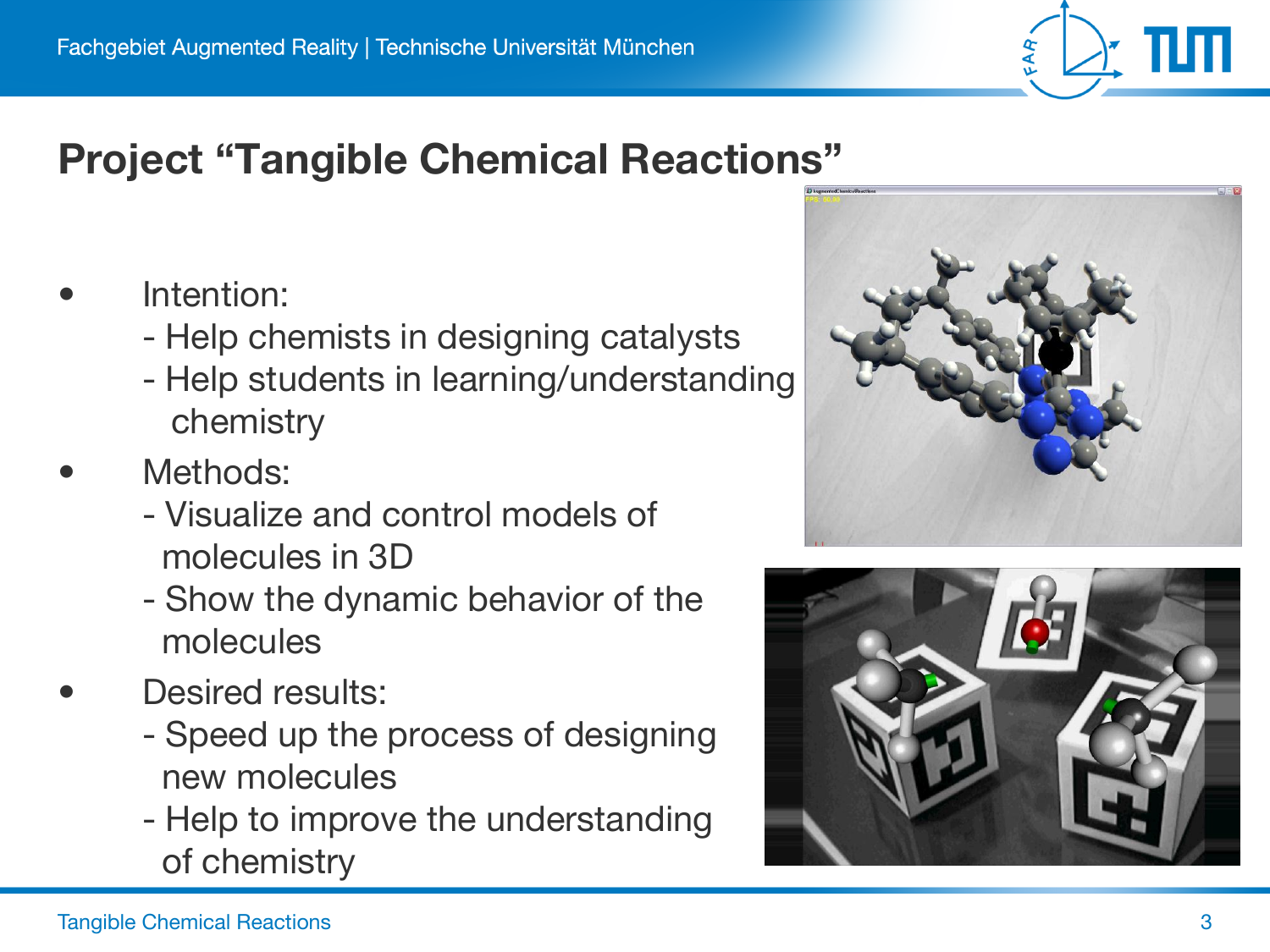

#### **Project "Tangible Chemical Reactions"**

- Show molecules on top of the markers.
- Possible bonds are shown (right picture)



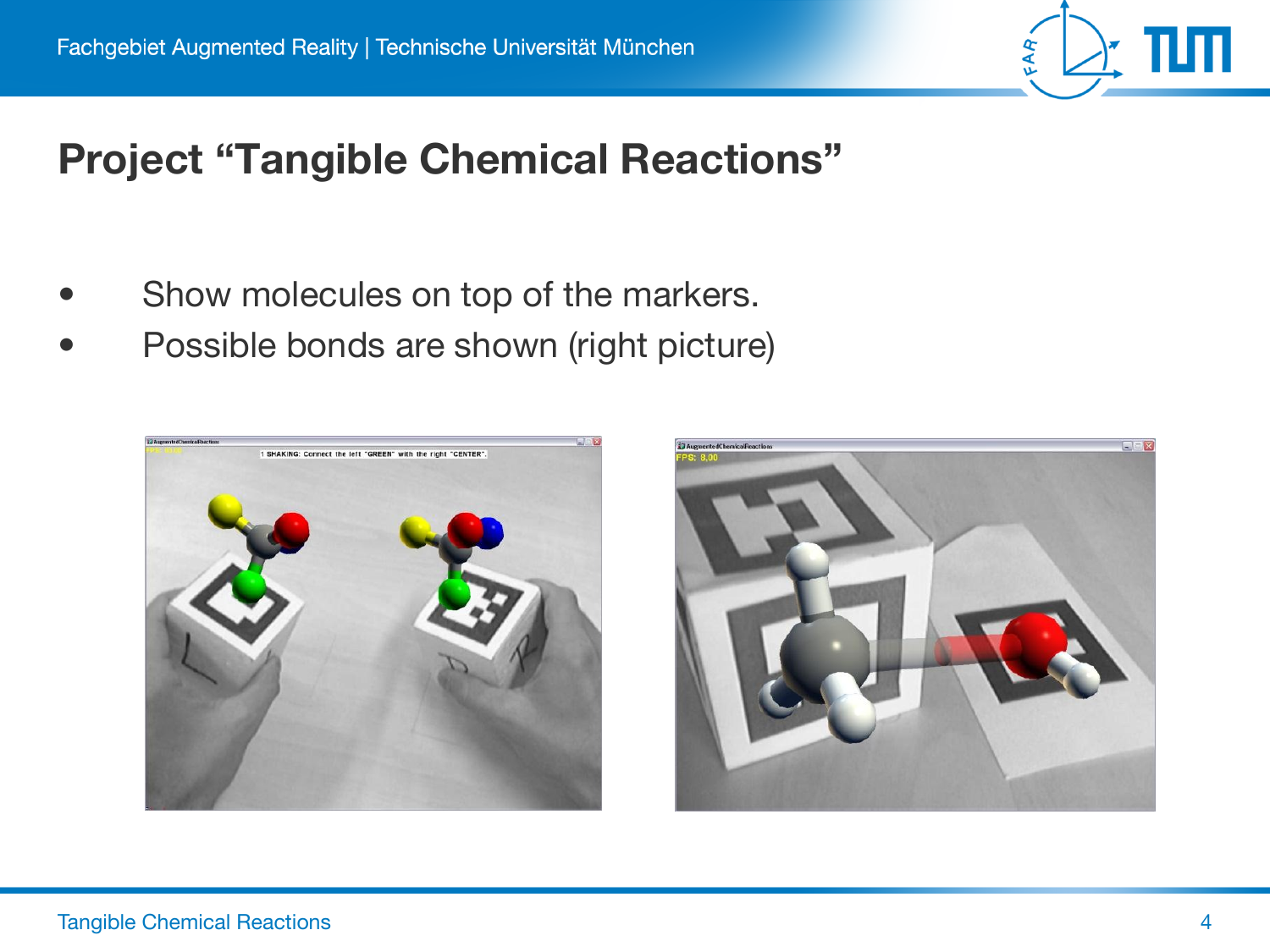

#### **Problem in Selecting a single Bond between Molecules**





Separate molecule models All possible bonds are shown

Problem:

How to select one possible bond out of the whole set of possible bonds?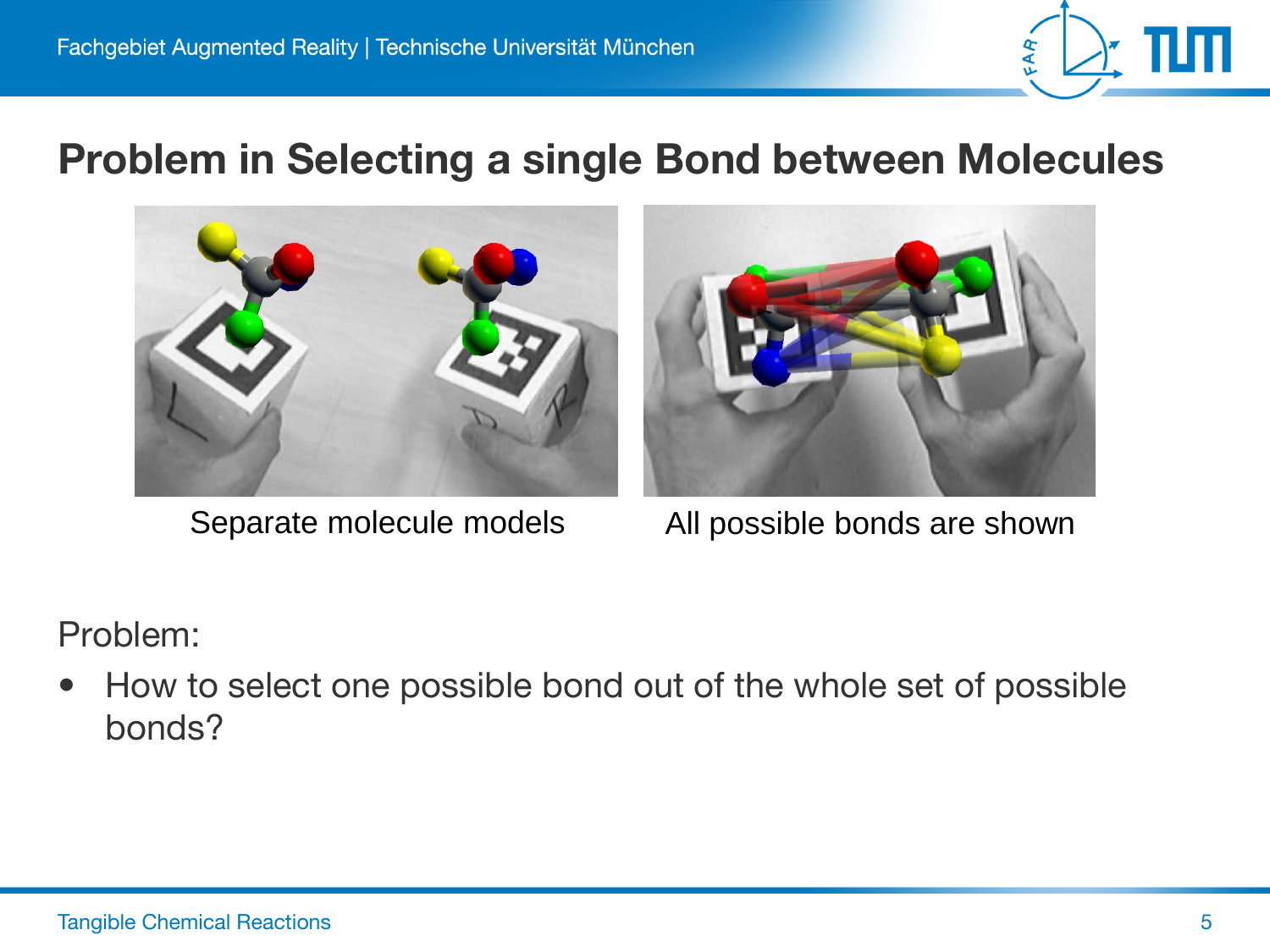#### **Problems with Two Handed Interaction**

- Only two hands available
- Hands occupied by holding the markers
- How to tell the system to select or trigger an event on a controlled object?

This could be done in several ways: Speech, foot pedals, putting on table, …

But we focus on gestures, when hands are not free.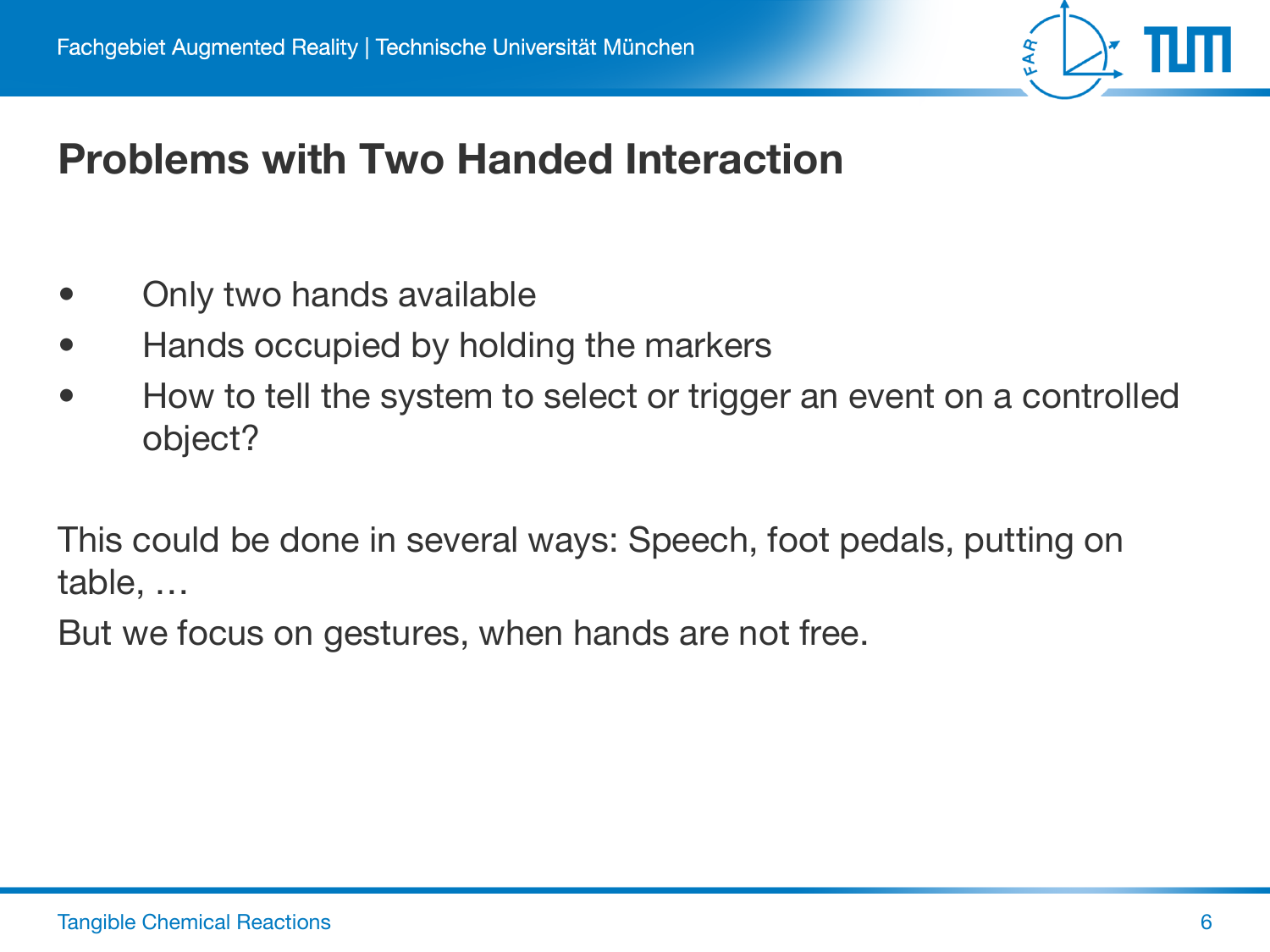

### **Selection with Controlled Objects**

Problem: How to select a possible bond?

Approaches:

- **Proximity Based**
- **Shake Based**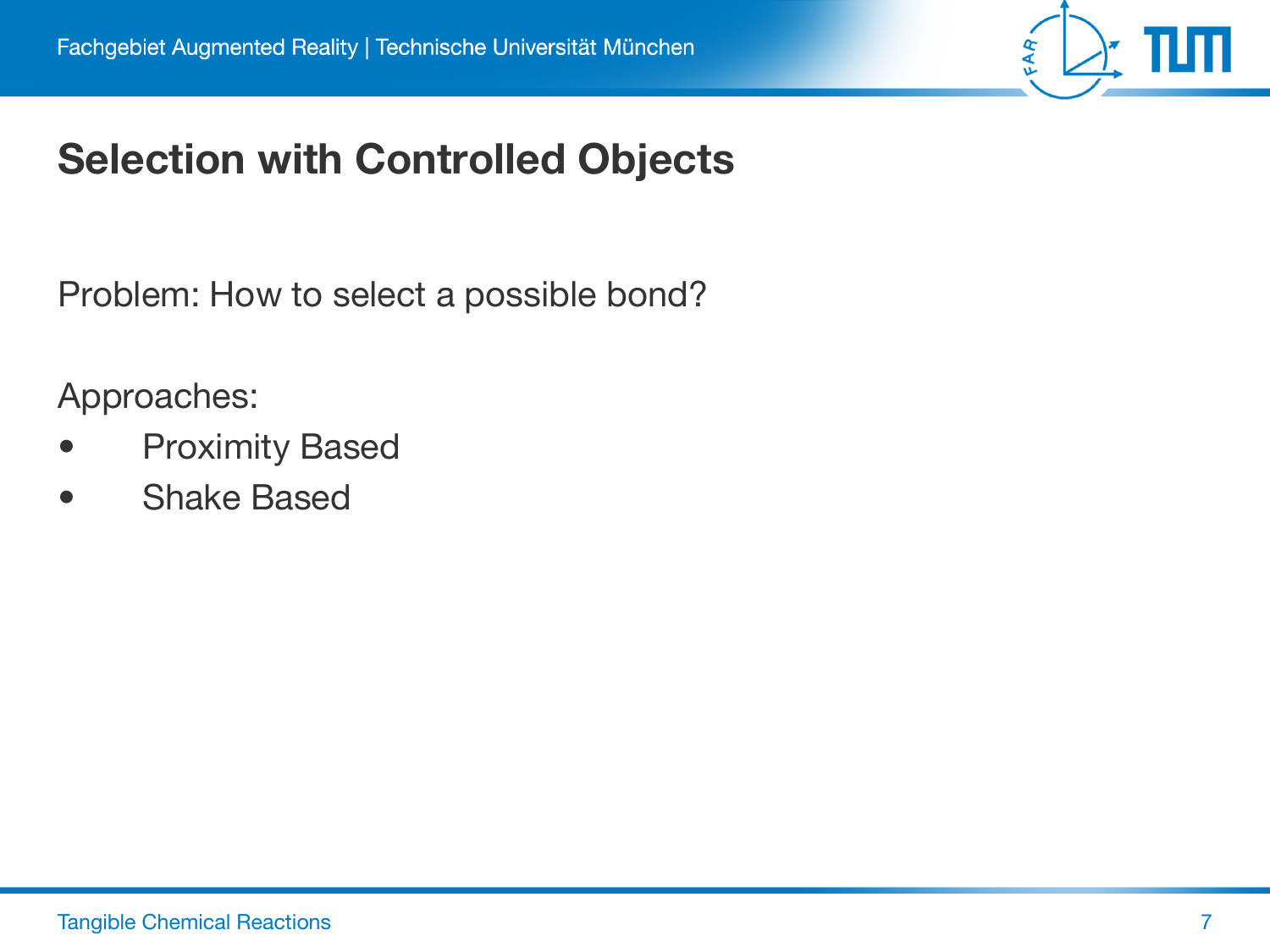# FAR

### **Proximity Based Selection**

- Freely move the molecules towards each other.
- All atoms which are able to bind and ...
- ... which are closer than a specific distance are possible binding partners.
- The shortest possible bond between these possible binding partners (atoms) is selected.

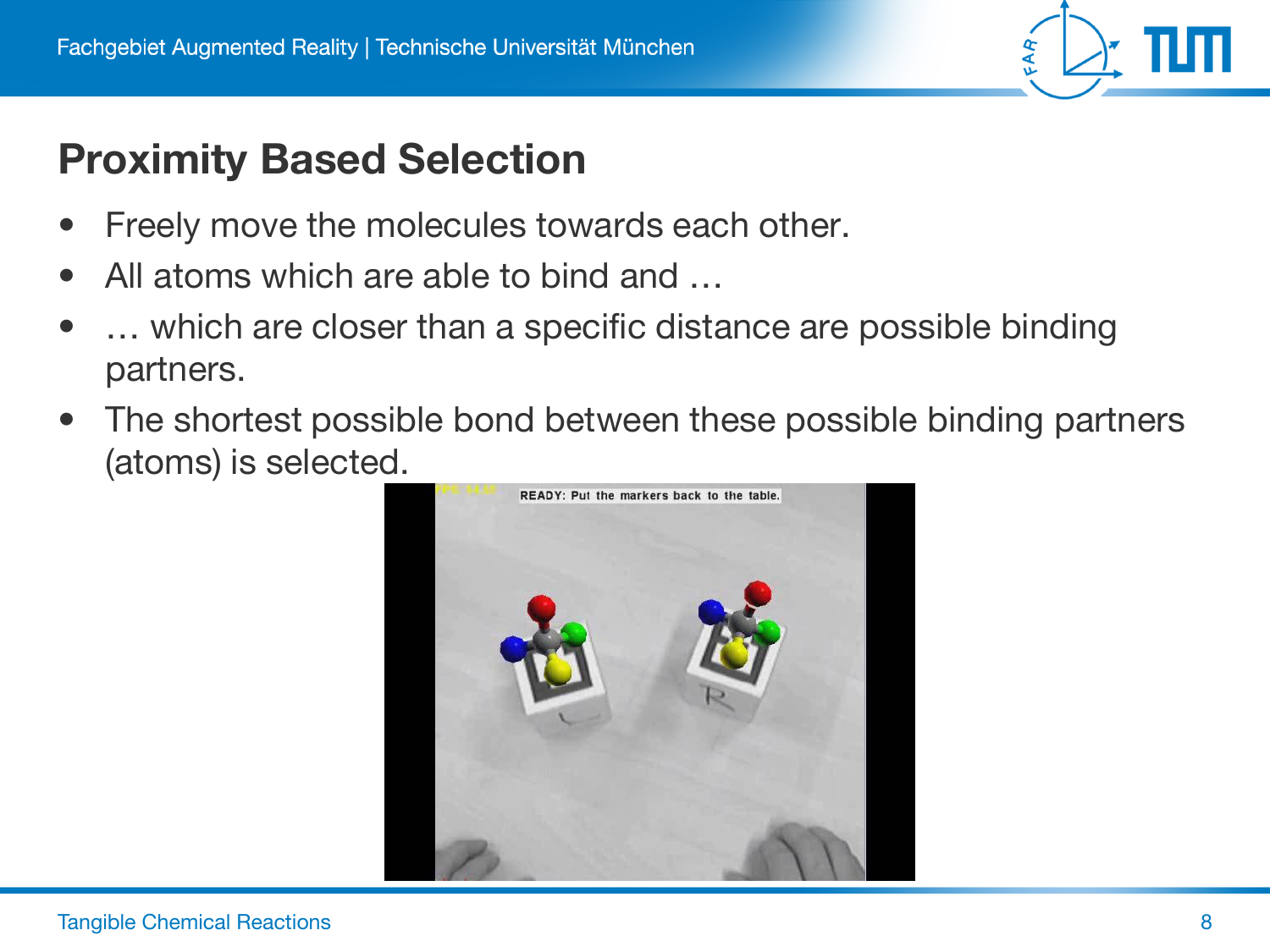

#### **Shake Based Selection**

- Move the molecules towards each other
- All atoms which are able to bind and ...
- ... which are closer than a specific distance are possible binding partners.
- Perform a shaking gesture to cycle through the possible binding partners (atoms).
- The possible bond, connecting these binding partners, is selected.
- $\rightarrow$  Find a way to trigger the shaking gesture...

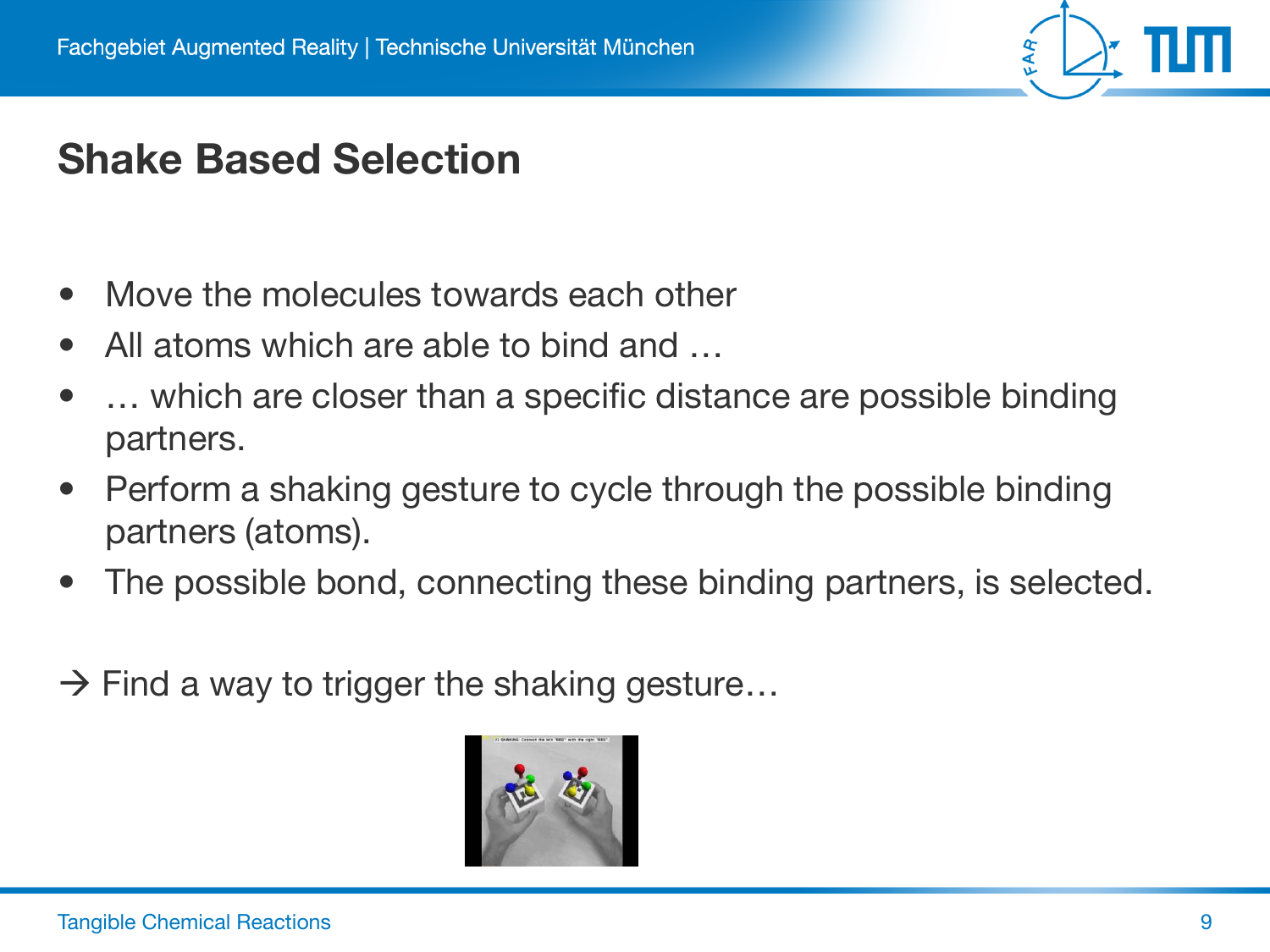

#### **Recognition of the Shaking Gesture**

Comparison of the trajectory length of the last second and its compactness:

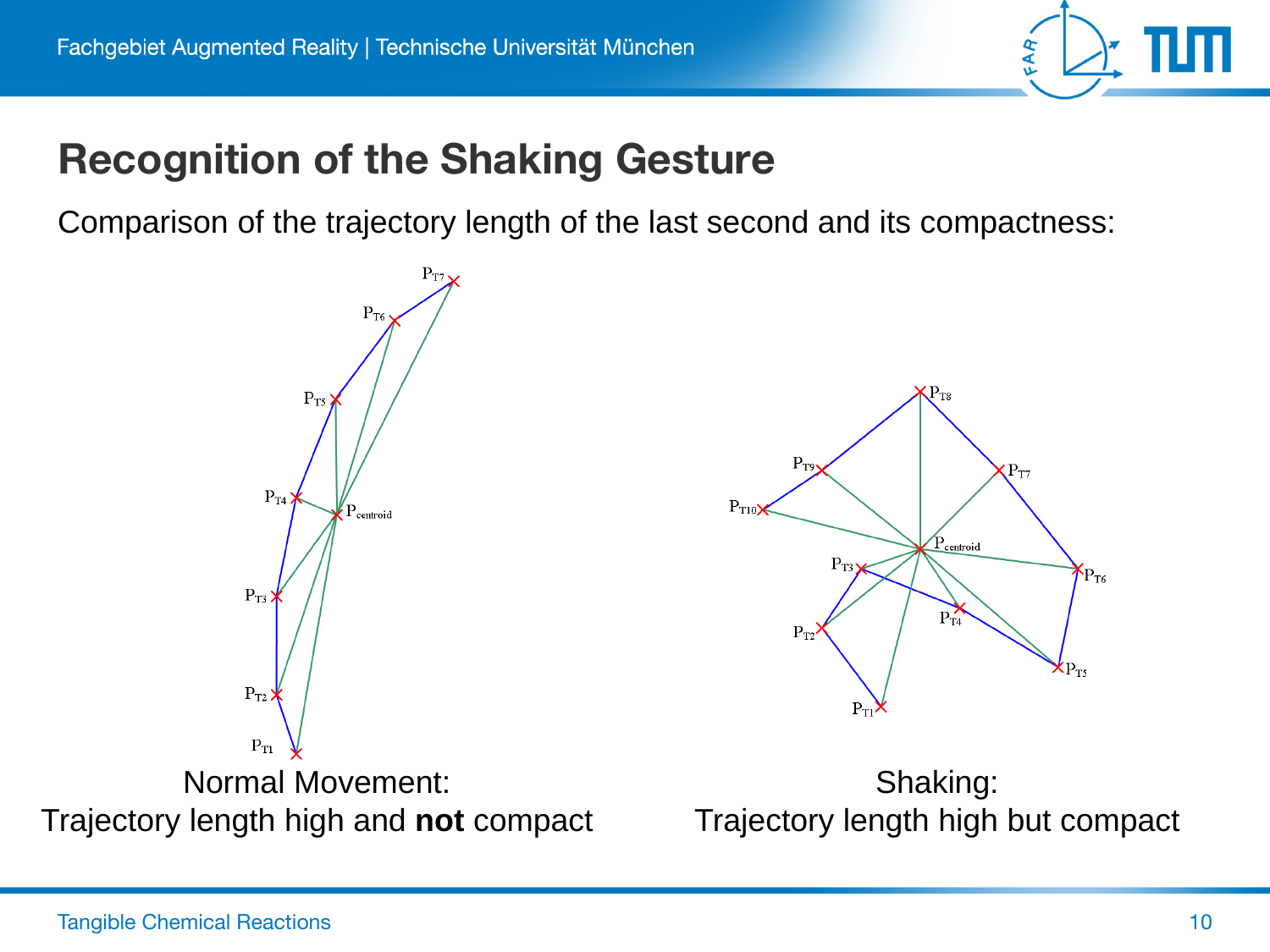

#### **Recognition of the Shaking Gesture**

Scatterplot showing the trajectory length and the spread value (inverse compactness).

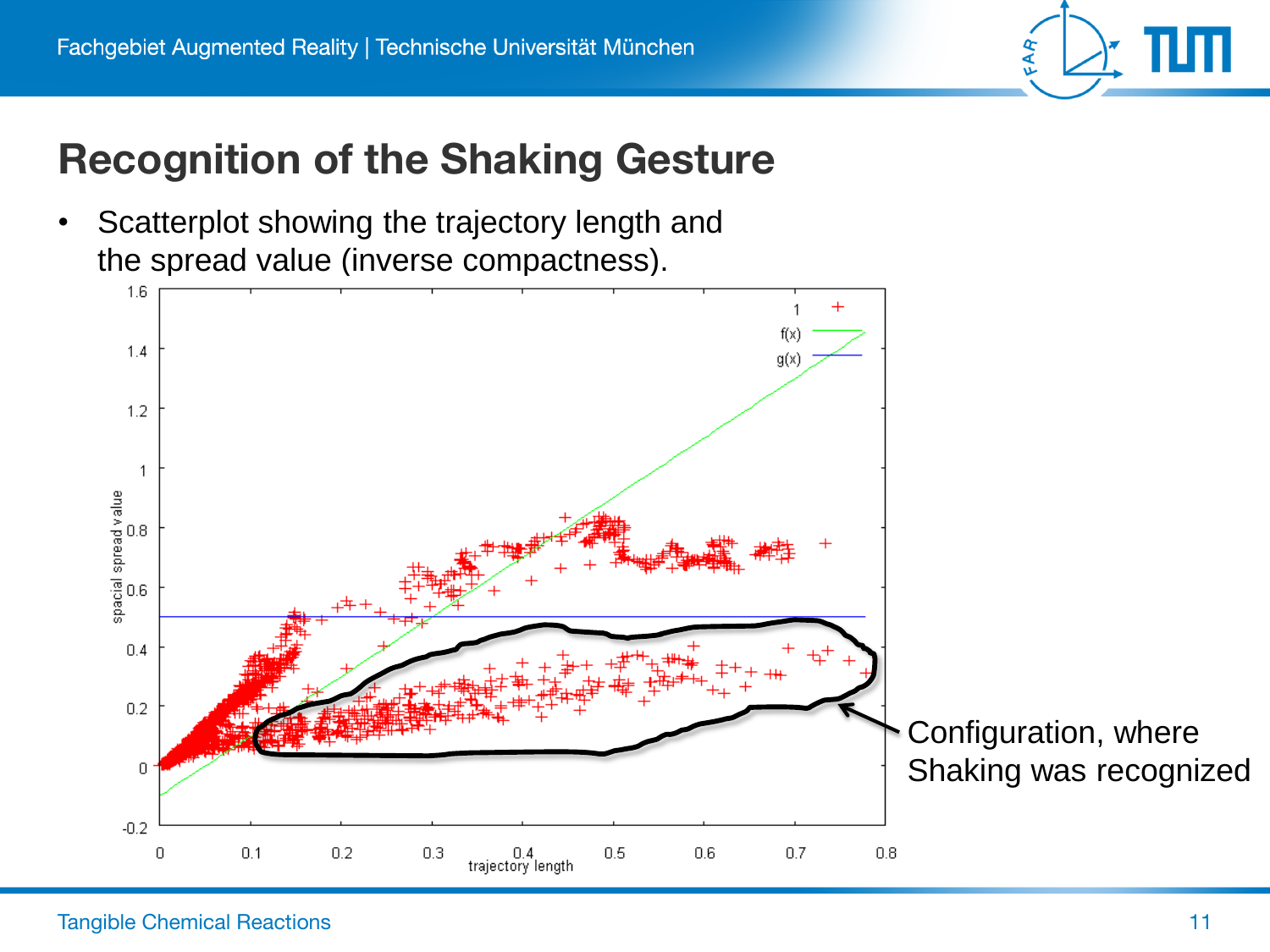

## **Recognition of the Shaking Gesture**

- Dynamic hysteresis to prevent multiple triggering.
- Moving hysteresis window
	- Scatter value goes below lower window boundaries  $\rightarrow$  window lowers
	- Scatter value goes above upper window boundaries  $\rightarrow$  window raises
- Only trigger again, when the window was raised after a triggered event.

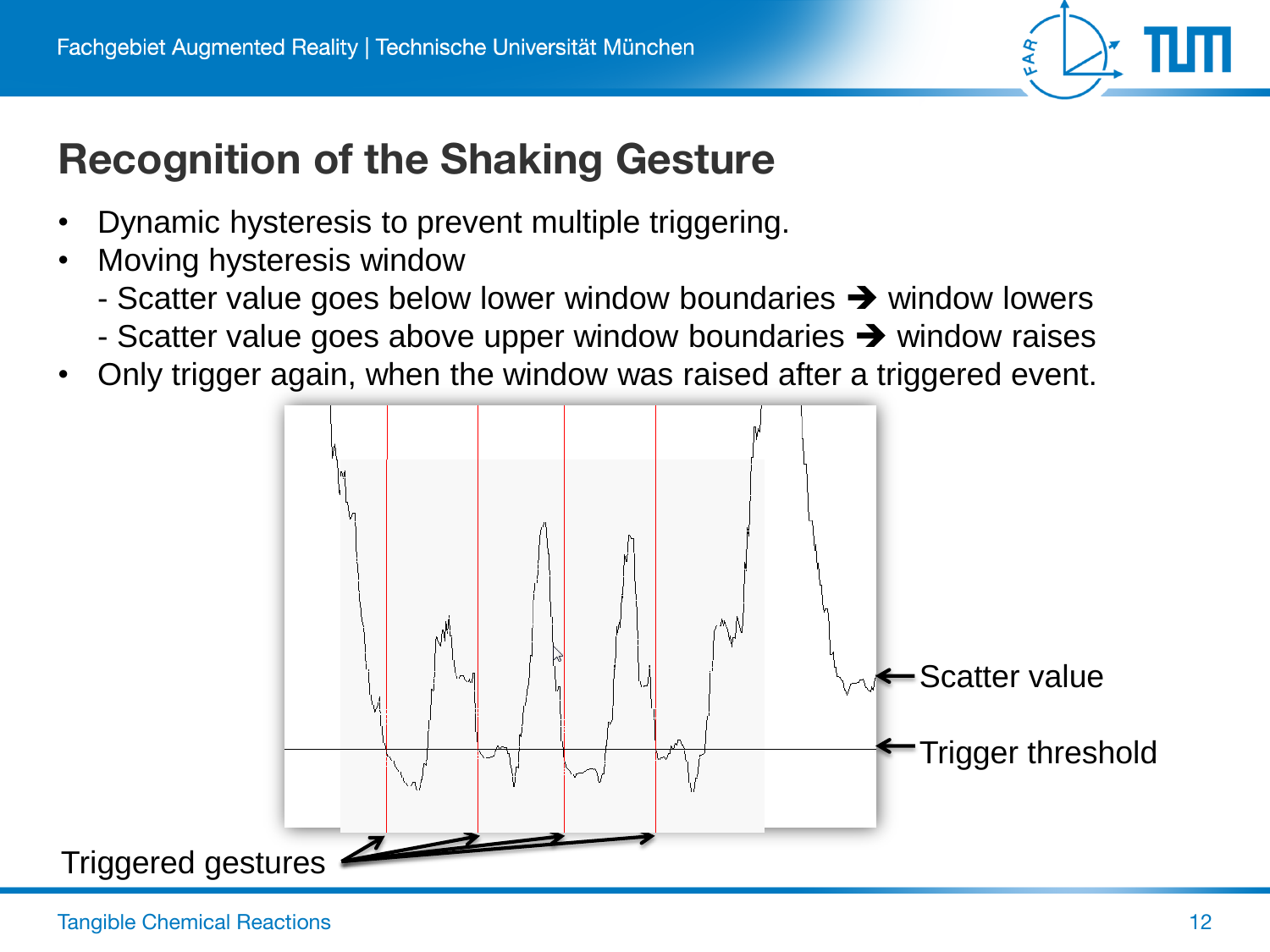## **User Study**

- Task:
	- Within-subject, repeated measures single-session design.
	- 19 Users (7 female, 12 male)
	- Select possible bonds which are given by the application
	- 24 combinations to select with proximity based selection
	- 24 combinations to select with shake based selection

- How fast are both methods?
- How accurate are they?



FAR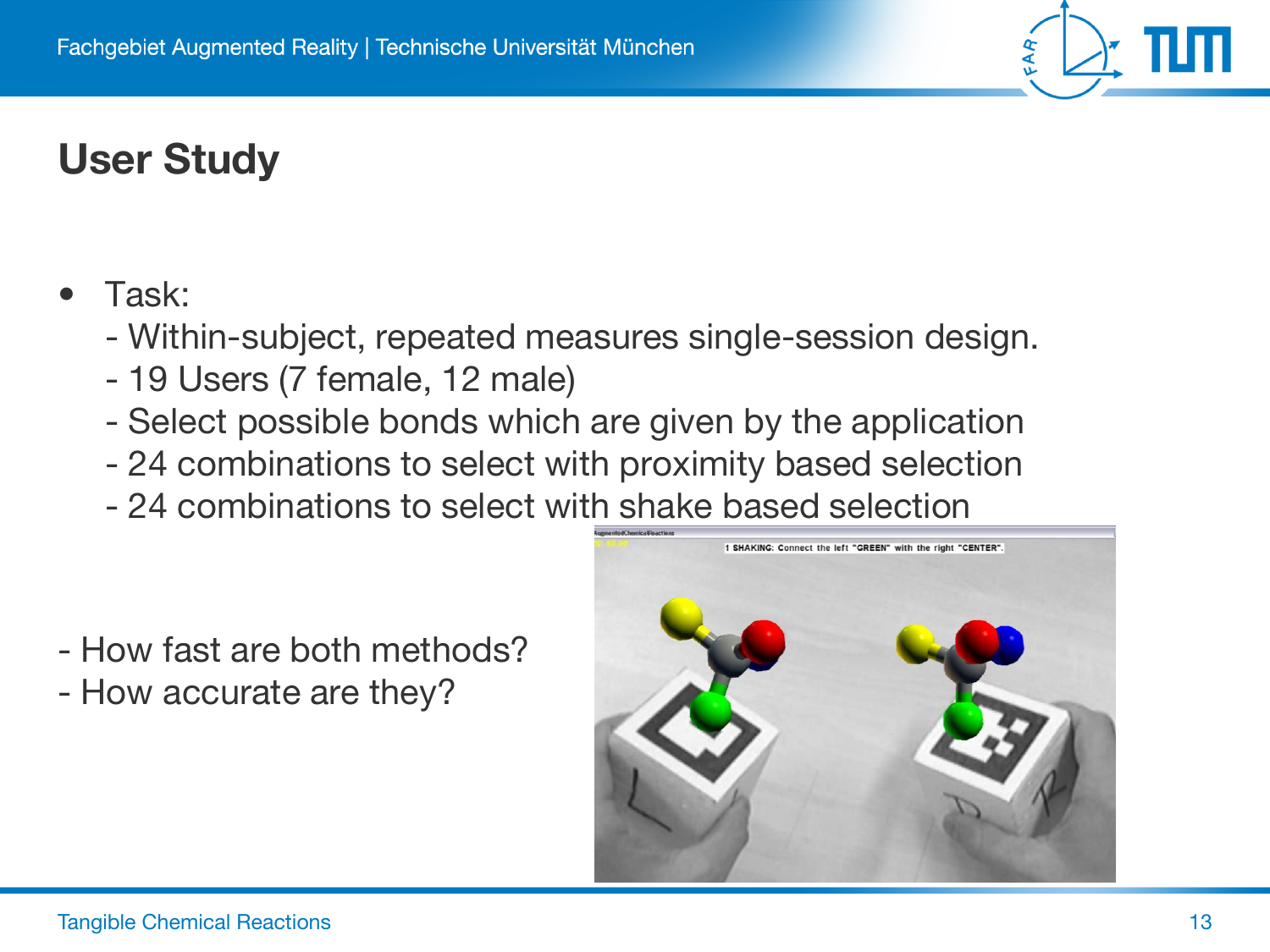

#### **User Study – Measure Speed**

- Differentiate combinations between:
	- **all** atoms
	- atoms and a **center** atom
	- only **outer** atoms



Proximity based is faster, except for combinations with center atom.

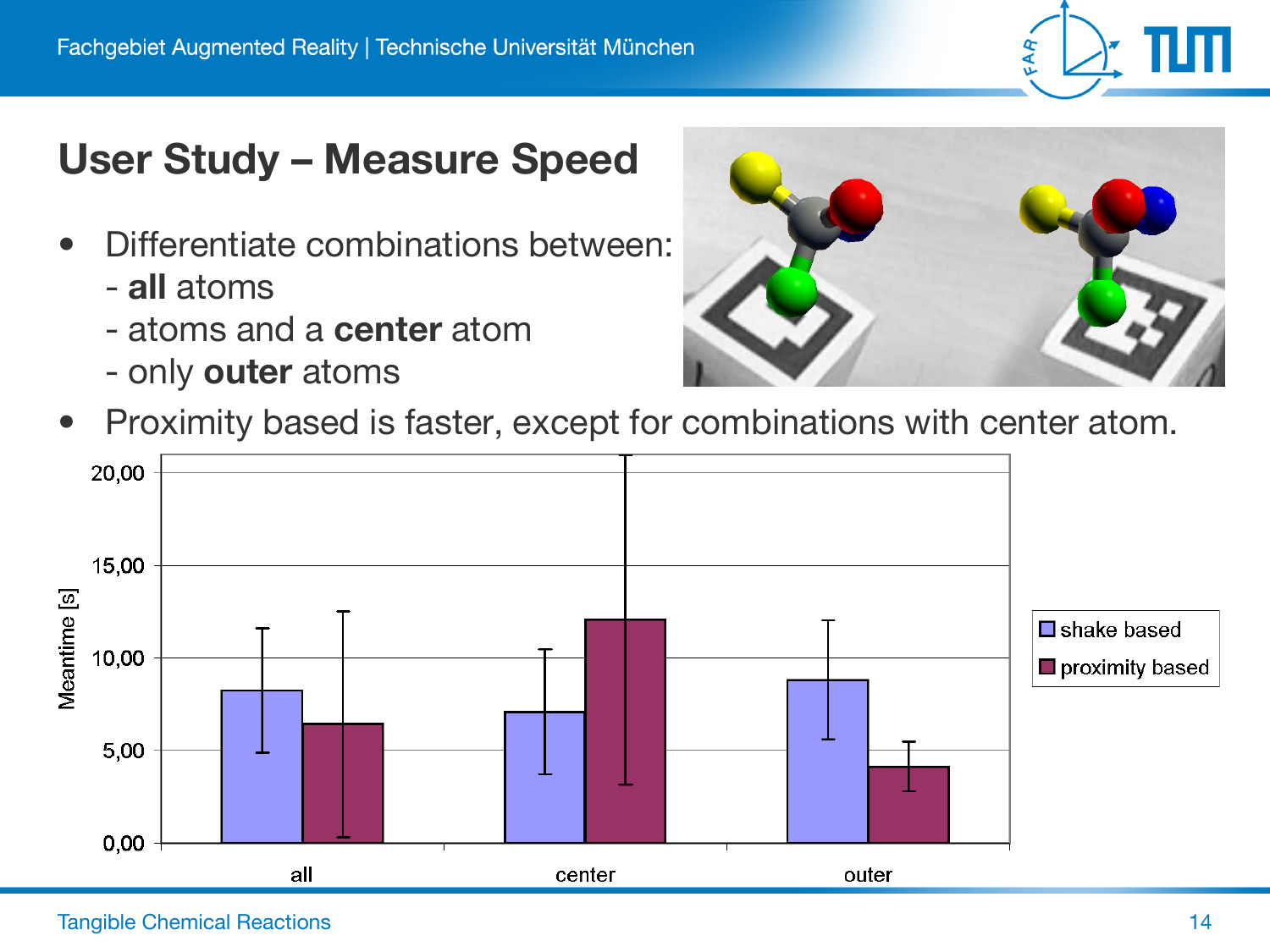

#### **User Study – Accuracy**

- More errors with proximity based method
- Except combinations with only outer atoms

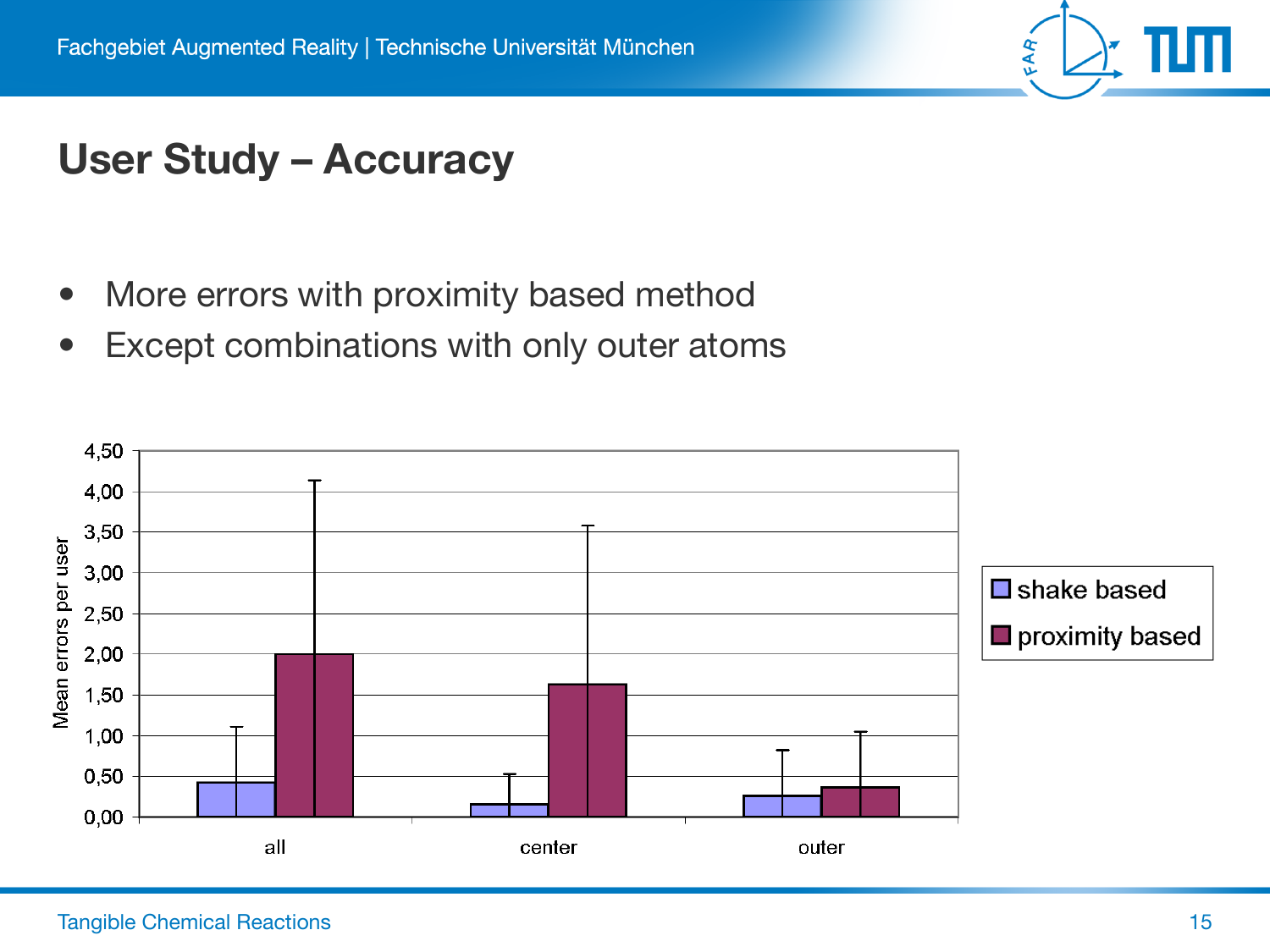## **Conclusion & Future Work**

Both methods have their pros and cons:

- Proximity based method:
	- is fast and easy on combinations with only outer atoms.
	- is difficult and frustrating with combinations with center atom.
- Shake based method:
	- is accurate in selecting the desired bond,
	- but slow.

Future Work:

- Combine both methods to get speed and accuracy,
- by introducing layers (like shells), and switching layers by shaking,
- Use proximity based method to select bonds from the selected layers
- Find ways to confirm the selection and connect the molecules.